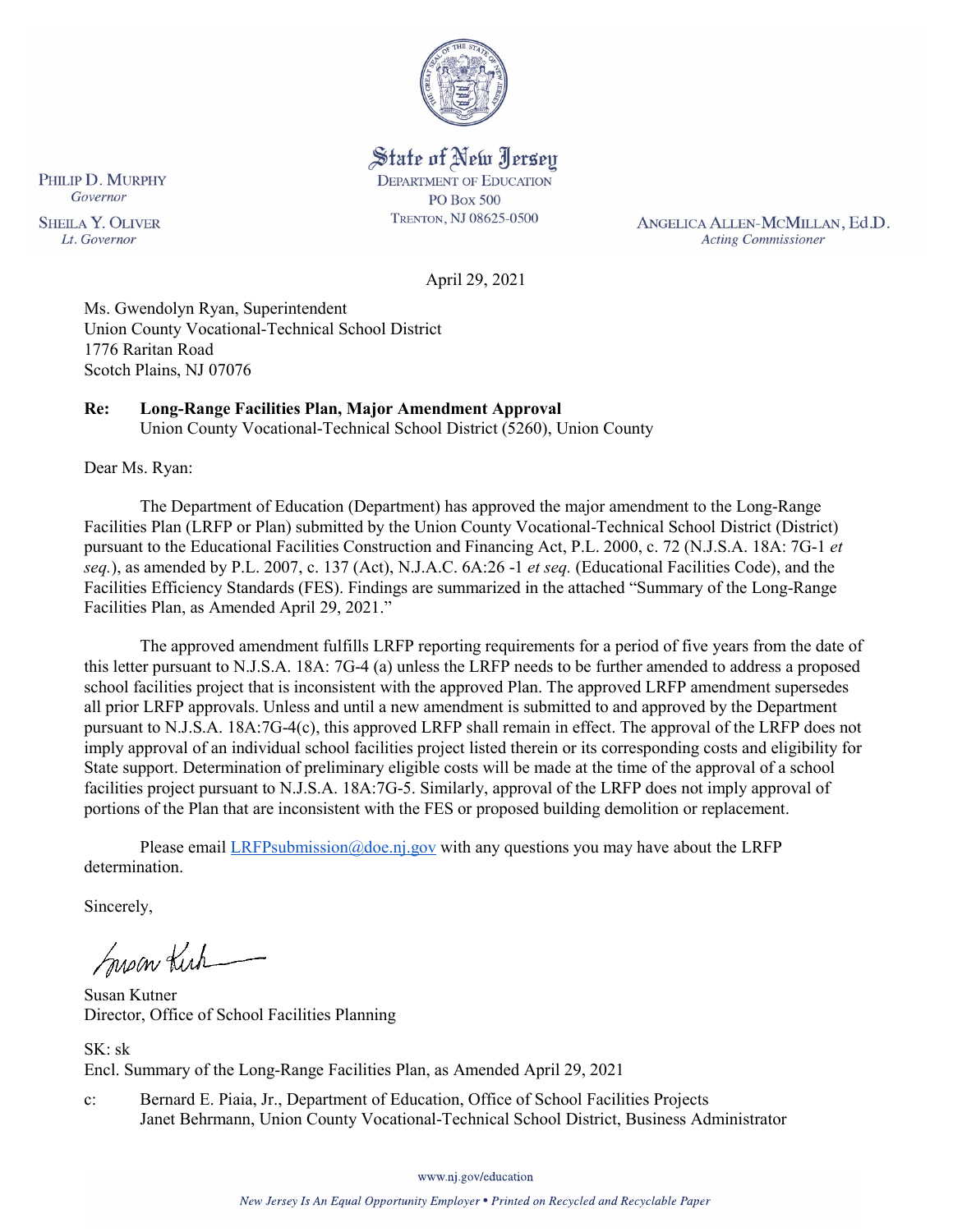# **Union County Vocational-Technical School District (5260) Summary of the Long-Range Facilities Plan, as Amended April 29, 2021**

The Department of Education (Department) has completed its review of the major amendment to the Long-Range Facilities Plan (LRFP or Plan) submitted by the Union County Vocational-Technical School District (District) pursuant to the Educational Facilities Construction and Financing Act, P.L. 2000, c. 72 (N.J.S.A. 18A: 7G-1 *et seq.*), as amended by P.L. 2007, c. 137 (Act), N.J.A.C. 6A:26-1 et seq. (Educational Facilities Code), and the Facilities Efficiency Standards (FES).

The following provides a summary of the District's approved amended LRFP. The summary is based on the standards set forth in the Act, the Educational Facilities Code, the FES, District-reported information in the Department's LRFP reporting system, and supporting documentation. The referenced reports in *italic* text are standard reports available on the Department's LRFP website.

#### **1. Inventory Overview**

The District is classified as a Regular Operating District (ROD) for funding purposes. It provides services for students in grades 9-12.

The District identified existing and proposed schools, sites, buildings, rooms, and site amenities in its LRFP. Table 1 lists the number of existing and proposed district schools, sites, and buildings. Detailed information can be found in the *School Asset Inventory Report* and the *Site Asset Inventory Report.*

**As directed by the Department, school facilities projects that have received initial approval by the Department and have been approved by the voters, if applicable, are represented as "existing" in the LRFP.** Approved projects that include new construction and/or the reconfiguration/reassignment of existing program space are as follows: n/a.

| Category                                     | <b>Existing</b> | <b>Proposed</b> |
|----------------------------------------------|-----------------|-----------------|
| Number of Schools (assigned DOE school code) |                 |                 |
| Number of School Buildings <sup>1</sup>      |                 |                 |
| Number of Non-School Buildings <sup>2</sup>  |                 |                 |
| Number of Vacant Buildings                   |                 |                 |
| Number of Sites                              |                 |                 |

#### **Table 1: Number of Schools, School Buildings, and Sites**

Based on the existing facilities inventory submitted by the District:

- Schools using leased buildings (short or long-term):  $n/a$
- Schools using temporary classroom units (TCUs), excluding TCUs supporting construction: n/a
- Vacant/unassigned school buildings:  $n/a$

 $\overline{a}$ 

<span id="page-1-0"></span>*<sup>1</sup>* Includes district-owned buildings and long-term leases serving students in district-operated programs

<span id="page-1-1"></span><sup>&</sup>lt;sup>2</sup> Includes occupied district-owned buildings not associated with a school, such as administrative buildings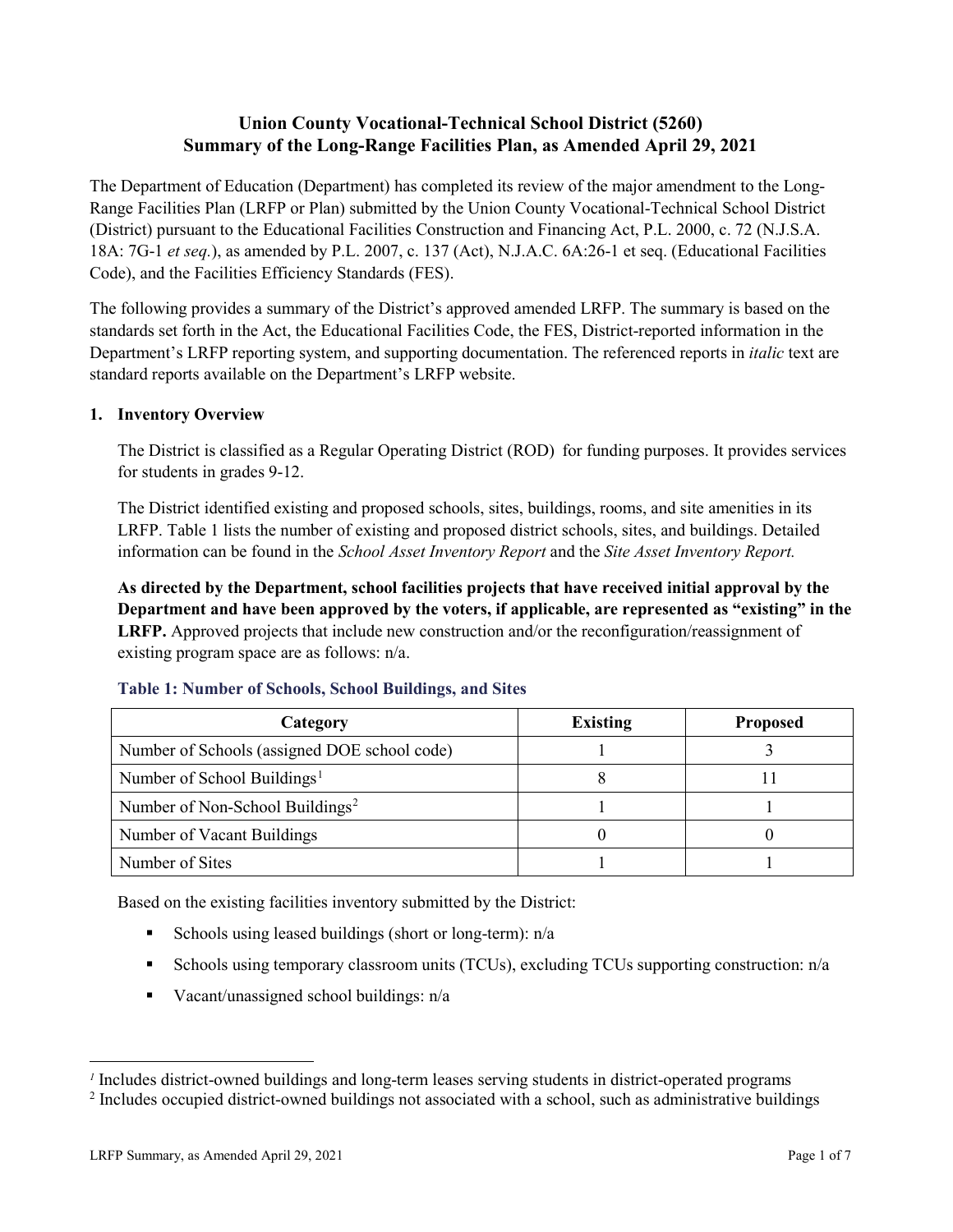Findings:

The Department has determined that the proposed inventory is adequate for approval of the District's LRFP amendment. However, the LRFP determination does not imply approval of an individual school facilities project listed within the LRFP; the District must submit individual project applications for project approval.

## **2. District Enrollments**

The District determined the number of students, or "proposed enrollments," to be accommodated for LRFP planning purposes on a district-wide basis and in each school.

Since the District is a county vocational school district, the Department does not require the submission of a standard cohort-survival enrollment projection. Instead, proposed enrollments are based on district proposed CTE programs and capacity and are conditionally accepted for LRFP planning purposes pending approval by the Department's Office of Career Readiness.

Table 2 provides a comparison of existing and proposed enrollments. All totals include special education students.

|                              | <b>Existing Enrollments</b><br>2020-21 | <b>District Proposed Enrollments</b><br>2024-25 |
|------------------------------|----------------------------------------|-------------------------------------------------|
| <b>Grades</b>                |                                        |                                                 |
| PK (excl. private providers) |                                        |                                                 |
| Grades K to 5                |                                        |                                                 |
| Grades 6 to 8                |                                        |                                                 |
| Grades 9 to 12               | 1,926                                  | 2,550                                           |
| <b>Totals PK to 12</b>       | 1,926                                  | 2,550                                           |

#### **Table 2: Enrollments**

Findings:

The Department has determined the District's proposed enrollments to be acceptable for approval of the District's LRFP amendment and for planning purposes pending review by the Department's Office of Career Readiness at the time an application for a school facilities project is submitted, if applicable.

## **3. District Practices Capacity**

Based on information provided in the room inventories, District Practices Capacity was calculated for each school building to determine whether adequate capacity is proposed for the projected enrollments based on district scheduling and class size practices. The capacity totals assume instructional buildings can be fully utilized regardless of school sending areas, transportation, and other operational issues. The calculations only consider district-owned buildings and long-term leases; short term leases and temporary buildings are excluded. **A capacity utilization factor of 90% for classrooms serving grades K-8 and 85% for classrooms serving grades 9-12 is applied in accordance with the FES.** No capacity utilization factor is applied to preschool classrooms.

In certain cases, districts may achieve adequate District Practices Capacity to accommodate enrollments but provide inadequate square feet per student in accordance with the FES, resulting in educational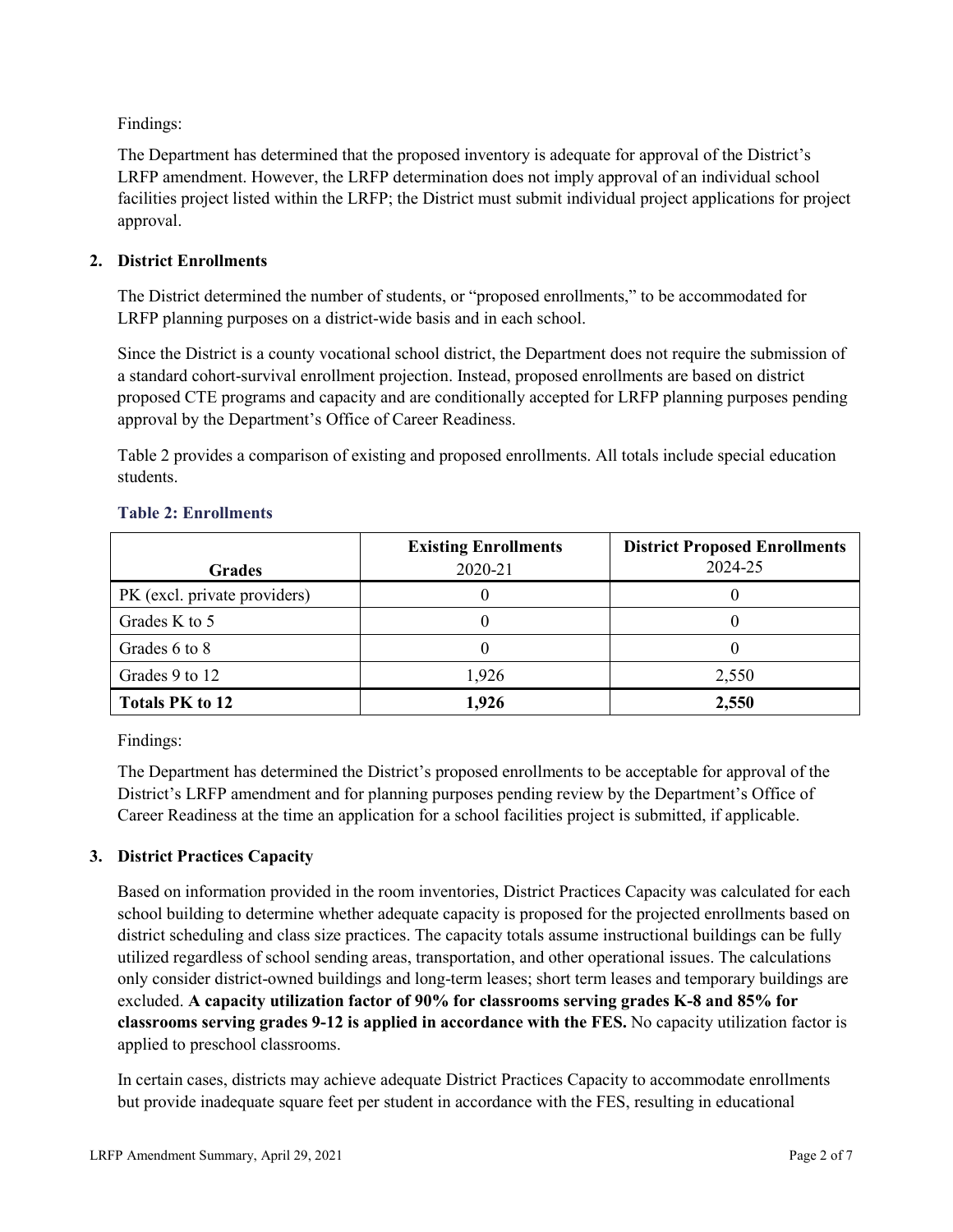adequacy issues and "Unhoused Students." Unhoused students are considered in the "Functional Capacity" calculations used to determine potential State support for school facilities projects and are analyzed in Section 4.

Table 3 provides a summary of proposed enrollments and existing and proposed District-wide capacities. Detailed information can be found in the LRFP website reports titled *FES and District Practices Capacity Report, Existing Rooms Inventory Report, and Proposed Rooms Inventory Report.*

| <b>Grades</b>              | <b>Proposed</b><br><b>Enrollments</b> | <b>Existing</b><br><b>District</b><br><b>Practices</b><br>Capacity | <b>Existing</b><br>Deviation* | <b>Proposed</b><br><b>District</b><br><b>Practices</b><br>Capacity | <b>Proposed</b><br>Deviation* |
|----------------------------|---------------------------------------|--------------------------------------------------------------------|-------------------------------|--------------------------------------------------------------------|-------------------------------|
| Elementary ( $PK$ to 5)    | 0                                     | 0.00                                                               | 0.00                          | 0.00                                                               | 0.00                          |
| Middle $(6 \text{ to } 8)$ | 0                                     | 0.00                                                               | 0.00                          | 0.00                                                               | 0.00                          |
| High $(9 \text{ to } 12)$  | 2,550                                 | 2,582.92                                                           | $-21.08$                      | 2,692.12                                                           | 142.12                        |
| <b>District Totals</b>     | 2,550                                 | 2,582.92                                                           | $-21.08$                      | 2,692.12                                                           | 142.12                        |

**Table 3: District Practices Capacity Analysis**

*\* Positive numbers signify surplus capacity; negative numbers signify inadequate capacity. Negative values for District Practices capacity are acceptable for approval if proposed enrollments do not exceed 100% capacity utilization.*

Considerations:

- Based on the proposed enrollments and existing room inventories, the District is projected to have inadequate capacity for the following grade groups, assuming all school buildings can be fully utilized: 9-12
- Adequate justification has been provided by the District if the proposed capacity for a school significantly deviates from the proposed enrollments. Generally, surplus capacity is acceptable for LRFP approval if additional capacity is not proposed through new construction.

## Findings:

The Department has determined that proposed District capacity, in accordance with the proposed enrollments, is adequate for approval of the District's LRFP amendment. The Department will require a current enrollment projection at the time an application for a school facilities project is submitted, incorporating the District's most recent Fall Enrollment Report, in order to verify that the LRFP's planned capacity meets the District's updated enrollments.

## **4. New Construction Funding Eligibility**

*Functional Capacity* was calculated and compared to the proposed enrollments to provide a **preliminary estimate** of Unhoused Students and new construction funding eligibility. **A final determination will be made at the time of project application approval.**

*Functional Capacity* is the adjusted gross square footage of a school building *(total gross square feet minus excluded space)* divided by the minimum area allowance per full-time equivalent student for the grade level contained therein. *Unhoused Students* is the number of students projected to be enrolled in the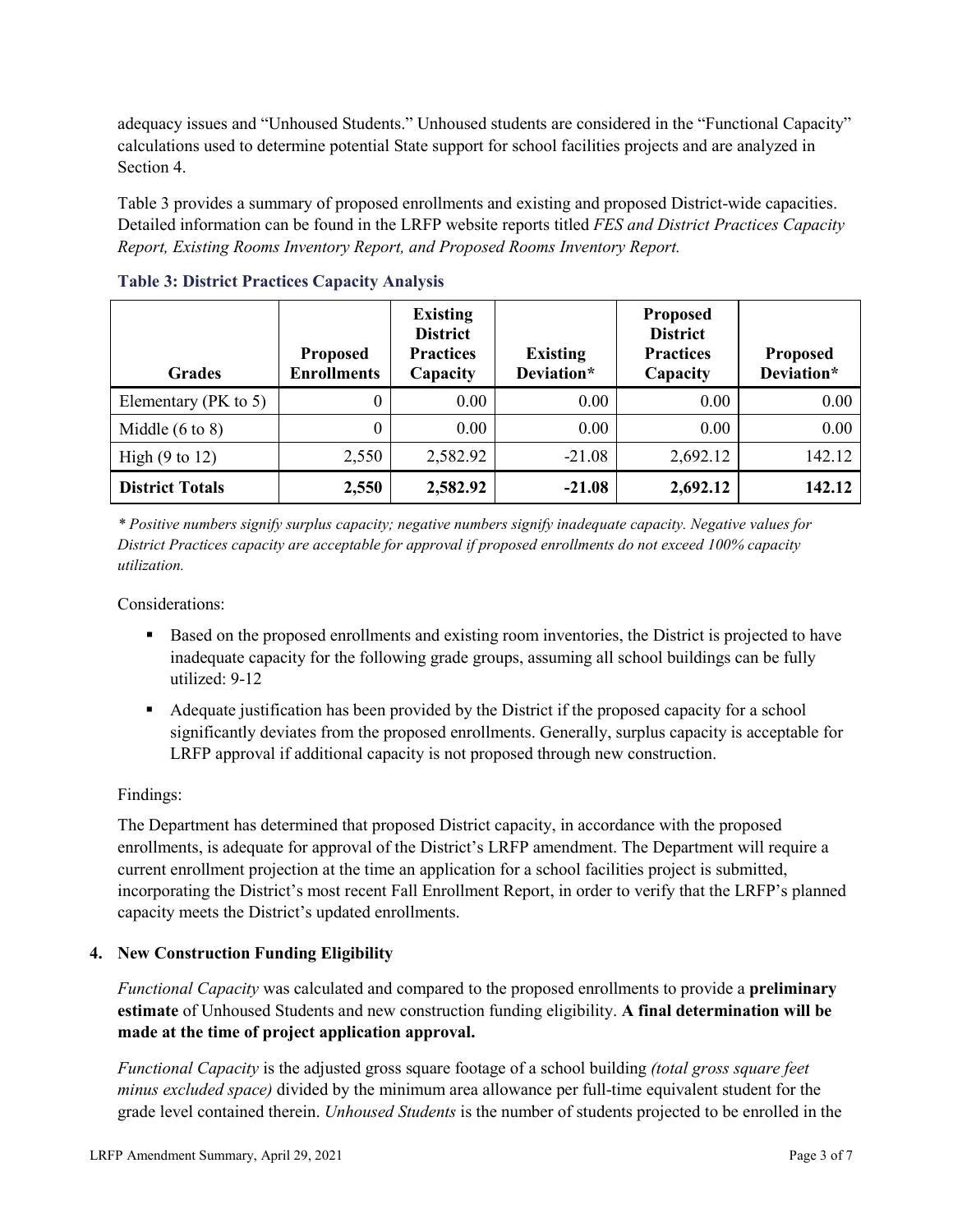District that exceeds the Functional Capacity of the District's schools pursuant to N.J.A.C. 6A:26-2.2(c). *Excluded Square Feet* includes (1) square footage exceeding the FES for any pre-kindergarten, kindergarten, general education, or self-contained special education classroom; (2) grossing factor square footage *(corridors, stairs, mechanical rooms, etc.)* that exceeds the FES allowance, and (3) square feet proposed to be demolished or discontinued from use. Excluded square feet may be revised during the review process for individual school facilities projects.

Table 4 provides a preliminary assessment of the Functional Capacity, Unhoused Students, and Estimated Maximum Approved Area for Unhoused Students for each FES grade group. The calculations exclude temporary facilities and short-term leased buildings. School buildings proposed for whole or partial demolition or reassignment to a non-school use are excluded from the calculations pending project application review. If a building is proposed to be reassigned to a different school, the square footage is applied to the proposed grades after reassignment. Buildings that are not assigned to a school are excluded from the calculations. In addition, only preschool students eligible for state funding (former ECPA students) are included. Detailed information concerning the calculations can be found in the *Functional Capacity and Unhoused Students Report* and the *Excluded Square Footage Report.*

| Category                                     | PK/K to 5 | 6 to 8   | 9 to 12   | <b>Total</b> |
|----------------------------------------------|-----------|----------|-----------|--------------|
| Eligible PK /K-12 Proposed Enrollments       | 0         | $\theta$ | 2,550     |              |
| FES Area Allowance (SF/student)              | 125.00    | 134.00   | 151.00    |              |
| <b>Prior to Completion of Proposed Work:</b> |           |          |           |              |
| <b>Existing Gross Square Feet</b>            | $\theta$  | $\theta$ | 346,244   | 346,244      |
| <b>Adjusted Gross Square Feet</b>            | $\theta$  | $\theta$ | 322,615   | 322,615      |
| <b>Adjusted Functional Capacity</b>          | 0.00      | 0.00     | 2,136.53  |              |
| <b>Unhoused Students</b>                     | 0.00      | 0.00     | 413.47    |              |
| Est. Max. Area for Unhoused Students         | 0.00      | 0.00     | 62,434.61 |              |
| <b>After Completion of Proposed Work:</b>    |           |          |           |              |
| Gross Square Feet                            | $\theta$  | $\theta$ | 374,329   | 374,329      |
| New Gross Square Feet                        | $\theta$  | $\theta$ | 28,085    | 28,085       |
| <b>Adjusted Gross Square Feet</b>            | $\theta$  | $\theta$ | 350,700   | 350,700      |
| <b>Functional Capacity</b>                   | 0.00      | 0.00     | 2,322.52  |              |
| <b>Unhoused Students after Construction</b>  | 0.00      | 0.00     | 227.48    |              |
| Est. Max. Area Remaining                     | 0.00      | 0.00     | 34,350.00 |              |

#### **Table 4: Estimated Maximum Approved Area for Unhoused Students**

Facilities used for non-instructional or non-educational purposes are ineligible for State support under the Act. However, projects for such facilities shall be reviewed by the Department to determine whether they are consistent with the District's LRFP and whether the facility, if it is to house students (full or part time) conforms to educational adequacy requirements. These projects shall conform to all applicable statutes and regulations.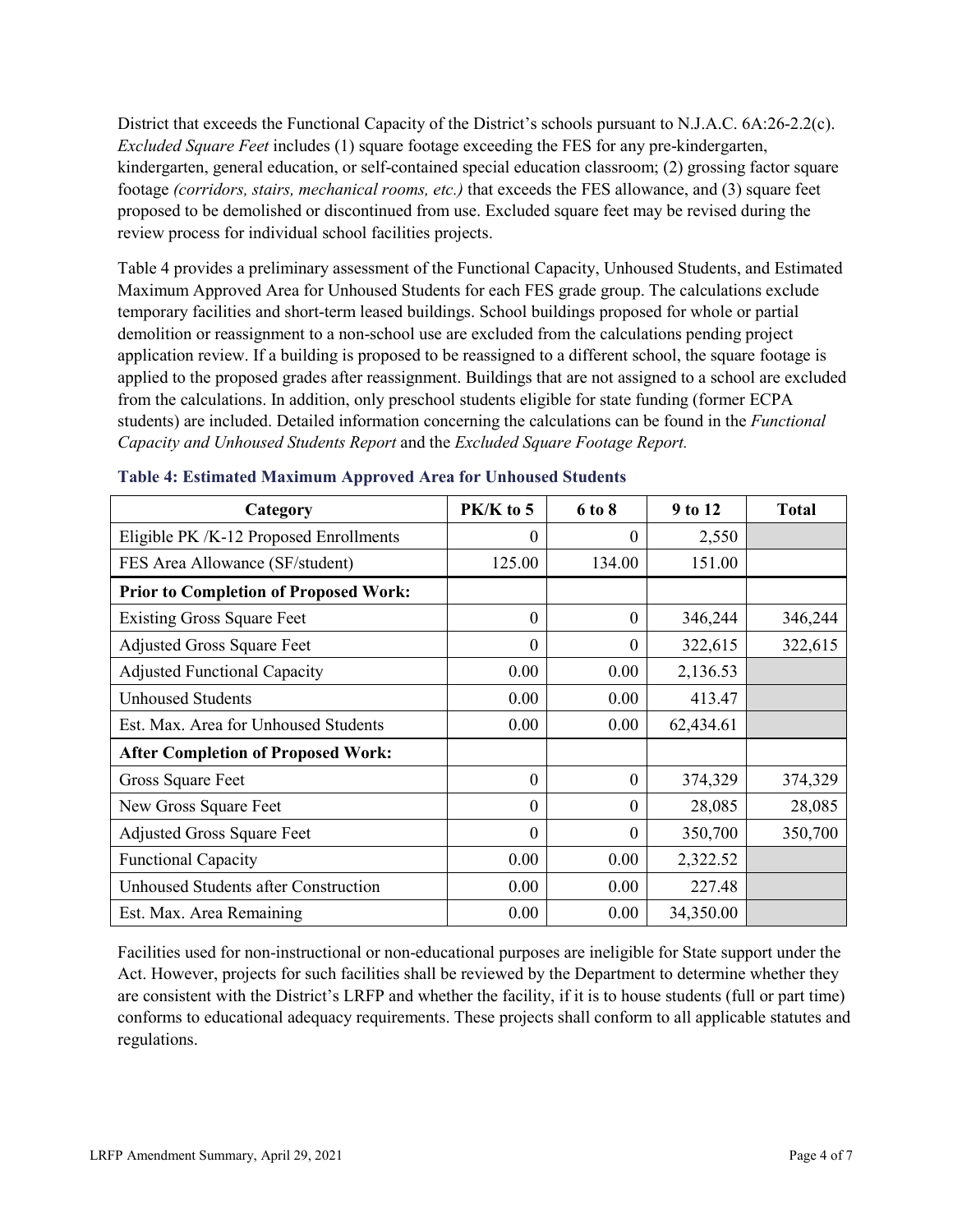Estimated costs represented in the LRFP by the District are for capital planning purposes only. The estimates are not intended to represent preliminary eligible costs or final eligible costs of approved school facilities projects.

Considerations:

- The District does not have approved projects pending completion, as noted in Section 1, that impact the Functional Capacity calculations.
- The Functional Capacity calculations *exclude* square feet proposed for demolition or discontinuation for the following FES grade groups and school buildings pending a feasibility study and project review: n/a.
- Based on the preliminary assessment, the District has Unhoused Students prior to the completion of proposed work for the following FES grade groups: 9-12.
- New construction is proposed for the following FES grade groups: 9-12.
- **Proposed new construction exceeds the estimated maximum area allowance for Unhoused** Students prior to the completion of the proposed work for the following grade groups: n/a.
- The District, based on the preliminary LRFP assessment, will not have Unhoused Students after completion of the proposed LRFP work. If the District is projected to have Unhoused Students, adequate justification has been provided to confirm educational adequacy in accordance with Section 6 of this determination.

## Findings:

Functional Capacity and Unhoused Students calculated in the LRFP are preliminary estimates. Preliminary Eligible Costs (PEC) and Final Eligible Costs (FEC) will be included in the review process for specific school facilities projects. A feasibility study undertaken by the District is required if building demolition or replacement is proposed per N.J.A.C. 6A:26-2.3(b)(10).

## **5. Proposed Work**

The District assessed program space, capacity, and physical plant deficiencies to determine corrective actions. Capital maintenance, or *"system actions,"* address physical plant deficiencies due to operational, building code, and /or life cycle issues. Inventory changes, or *"inventory actions,*" add, alter, or eliminate sites, site amenities, buildings, and/or rooms.

The Act (N.J.S.A. 18A:7G-7b) provides that all school facilities shall be deemed suitable for rehabilitation unless a pre-construction evaluation undertaken by the District demonstrates to the satisfaction of the Commissioner that the structure might pose a risk to the safety of the occupants even after rehabilitation or that rehabilitation is not cost-effective. Pursuant to N.J.A.C. 6A:26-2.3(b)(10), the Commissioner may identify school facilities for which new construction is proposed in lieu of rehabilitation for which it appears from the information presented that new construction is justified, provided, however, that for such school facilities so identified, the District must submit a feasibility study as part of the application for the specific school facilities project. The cost of each proposed building replacement is compared to the cost of additions or rehabilitation required to eliminate health and safety deficiencies and to achieve the District's programmatic model.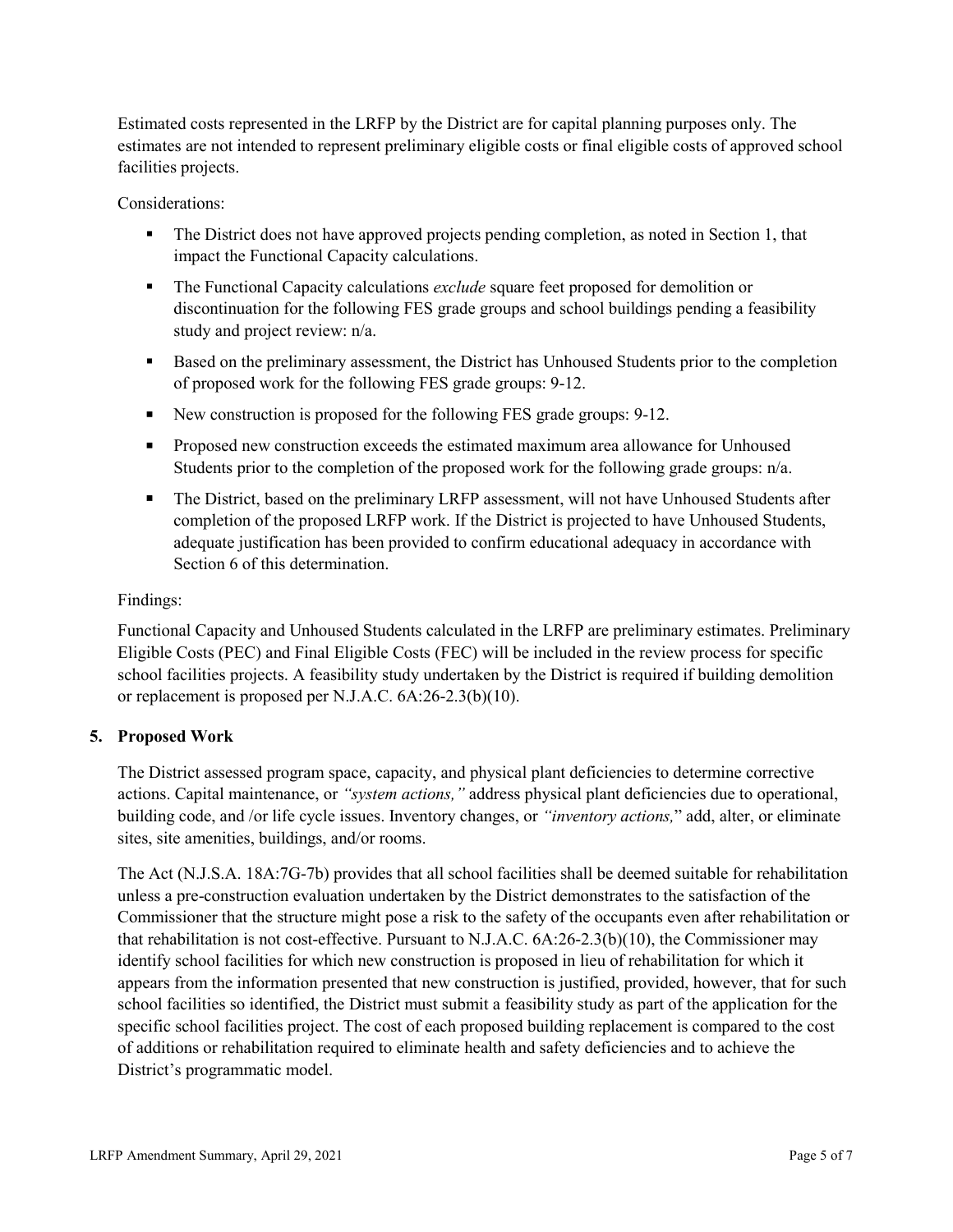Table 5 lists the scope of work proposed for each school based on the building(s) serving their student population. Proposed inventory changes are described in the LRFP website reports titled *"School Asset Inventory Report and "Proposed Room Inventory Report."* Information concerning proposed systems work, or capital maintenance can be found in a supporting document submitted by the District.

With the completion of the proposed work, the following schools are proposed to be eliminated: n/a; the following schools are proposed to be added: n/a.

| <b>Proposed Scope of Work</b>                                                                  | <b>Applicable Schools</b>                                                                                                                                                                         |
|------------------------------------------------------------------------------------------------|---------------------------------------------------------------------------------------------------------------------------------------------------------------------------------------------------|
| <b>Renovation only</b> (no new construction)                                                   |                                                                                                                                                                                                   |
| System actions only (no inventory actions)                                                     | Academy for Allied Health Sciences<br>(Baxel); Academy for Information<br>Technology (Bistocchi Hall); Union County<br>Career and Technical Institute (West Hall);<br>Academy for Performing Arts |
| Existing inventory actions only (no systems actions)                                           | n/a                                                                                                                                                                                               |
| Systems and inventory changes                                                                  | n/a                                                                                                                                                                                               |
| <b>New construction</b>                                                                        |                                                                                                                                                                                                   |
| Building addition only (no systems actions)                                                    | n/a                                                                                                                                                                                               |
| Renovation and building addition (system, existing<br>inventory, and new construction actions) | n/a                                                                                                                                                                                               |
| New building on existing site                                                                  | Union County Career and Technical Institute<br>(Leased)                                                                                                                                           |
| New building on new or expanded site                                                           | n/a                                                                                                                                                                                               |
| Site and building disposal (in addition to above scopes)                                       |                                                                                                                                                                                                   |
| Partial building demolition                                                                    | n/a                                                                                                                                                                                               |
| Whole building demolition                                                                      | n/a                                                                                                                                                                                               |
| Site and building disposal or discontinuation of use                                           | n/a                                                                                                                                                                                               |

**Table 5: School Building Scope of Work**

#### Findings:

The Department has determined that the proposed work is adequate for approval of the District's LRFP amendment. However, Department approval of proposed work in the LRFP does not imply the District may proceed with a school facilities project. The District must submit individual project applications with cost estimates for Department project approval. Both school facilities project approval and other capital project review require consistency with the District's approved LRFP.

## **6. Proposed Room Inventories and the Facilities Efficiency Standards**

The District's proposed school buildings were evaluated to assess general educational adequacy in terms of compliance with the FES area allowance pursuant to N.J.A.C. 6A:26-2.2 and 2.3.

District schools proposed to provide less square feet per student than the FES after the completion of proposed work as indicated in Table 5 are as follows: Academy for Allied Health Sciences, Raymond J.